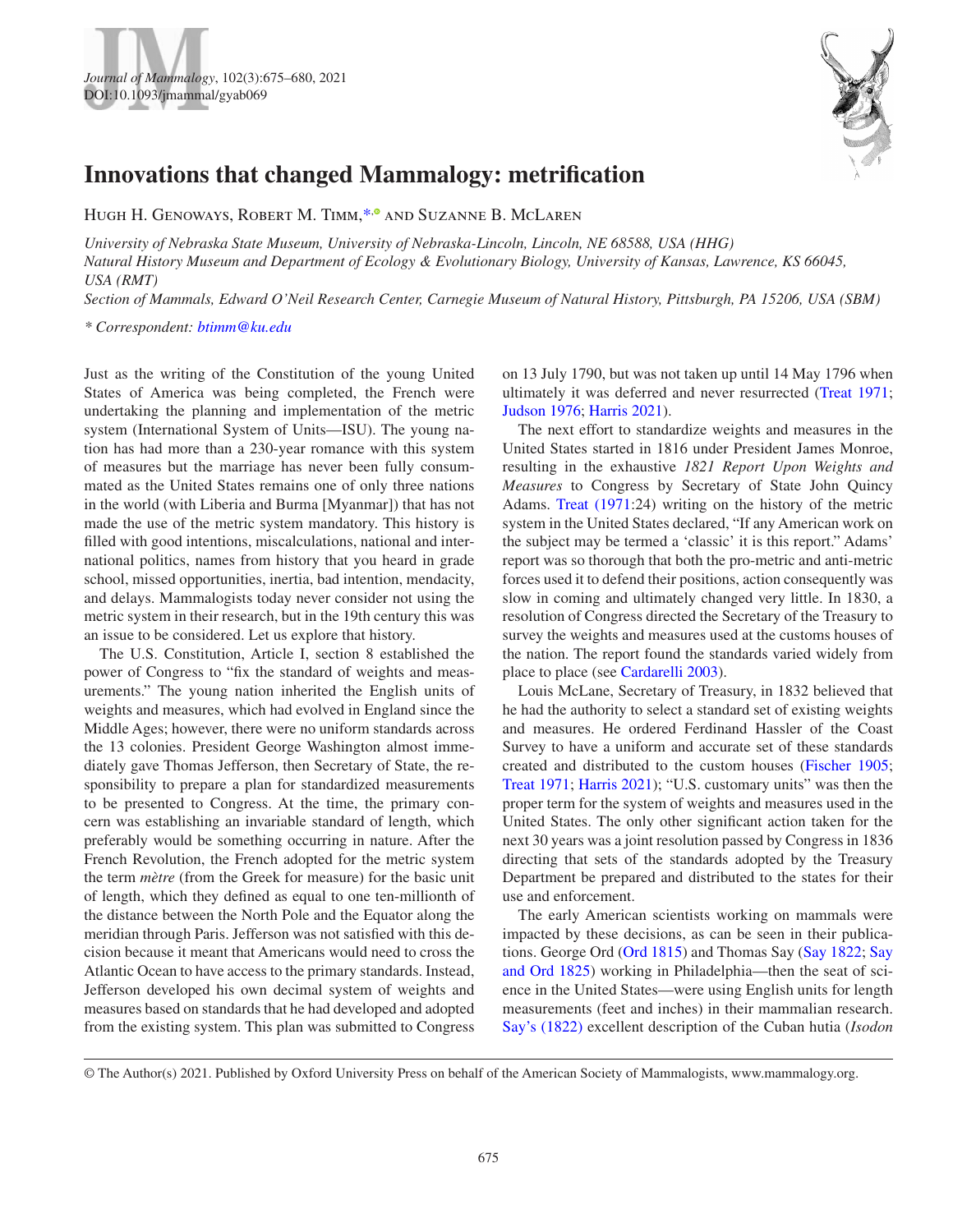*pilorides* = *Capromys pilorides*) illustrates some of the issues of the day. He presented both external and cranial measurement, which was unusual for the time because skulls generally were mounted inside museum specimens, leaving only external measurements to be reported ([Timm et al. 2021](#page-4-4)). The other noticeable difference in Say's work is that measurements were inches, many followed by a fraction. These fractions have a common denominator of 10 (or 100) because the measuring was being done in tenths of inches, so the numbers could be expressed in decimals thereby solving one of the major issues of working in English units.

Decimal inches were not used by all early American scientists, however. For example, John [Bachman \(1837a](#page-3-4), [1837b](#page-3-5), [1837c](#page-3-6), [1839,](#page-3-7) [1849\)](#page-3-8), working in South Carolina, wrote a series of important taxonomic publications on mammals using inches (″) and lines (‴), including his major work with Audubon *The viviparous quadrupeds of North America* [\(Audubon and](#page-3-9) [Bachman 1845–](#page-3-9)1848). The line as a unit of measure was used in the old English system, but it was dropped when the British Imperial system of units was put in place in 1826 ([Treat 1971](#page-4-0)). Its value was usually 1/12 of an inch but was also set at 1/10 and several other less used values. It appears that Bachman was using a value of 1/12 of an inch in his studies. The foot– inch–line system of measures gained use in English units in the late 1600s.

Spencer F. Baird's seminal work on the mammals of North America [\(Baird 1859](#page-3-10)), following the midpoint of the 19th century, takes on a more modern appearance—the nomenclature is more familiar, the arrangement of accounts and their contents were more complete, there were both external and cranial measurements, many taken from animals preserved in fluid (undoubtedly the result of Baird's preparation manual—[Baird](#page-3-11) [1852](#page-3-11)), and specimens were cited by their museum catalog numbers. However, when it came to the metrics, Baird stated: "The measurements have, in all cases, been made in English inches, divided either into lines or twelfths, or into 100ths. All the skulls, and in most cases the smaller skins, have been measured with dividers or callipers" ([Baird 1859](#page-3-10):xiv). Therefore, within this very important publication, measurements were not recorded in standard units and the implication is that external measurements were taken from dried skins, if not taken by the collector in the field. "Prior to the American Civil War not one piece of legislation calling for U.S. acceptance of the metric system had even been introduced in Congress" ([Treat 1971:](#page-4-0)35) and as the review of the ongoing research of the time demonstrates, there was variation in standard weights and measures being used in the United States and the metric system was spreading across Europe ([Appendix I\)](#page-4-5).

Although the country's primary concern was elsewhere during the Civil War, interest and support for the metric system grew during this time. The efforts of three men—Alexander D. Bache, John A. Kasson, and Joseph Henry—resulted in the passage of a law in 1866 making the metric system legal for use in the United States. Bache, great-grandson of Benjamin Franklin, had been Superintendent of the Coast Survey since 1843, where his management of the Office of Weights and



<span id="page-1-0"></span>**Fig. 1.**—[Merriam's \(1889\)](#page-3-12) figures from his preparation manual illustrating how to correctly take external measurements from small mammals. His instructions state, "The tools necessary for measuring mammals are a pair of compasses or dividers, a steel rule graduated in millimeters, and two large pins … All measurements should give the distance in a straight line between the points indicated … They [the measurements] should never be made with a tape-line over the convexities or inequalities of the surface" [\(Merriam 1889:](#page-3-12)3). Note the pins in board used to mark the tip of the nose and end of the caudal vertebrae and that distance being measured. The drawing is signed E. E. T. for Ernest Evan Thompson (1860–1946), a noted naturalist and wildlife artist who later published popular books under the name Ernest Thompson Seton. His best known scientific works are *A list of the mammals of Manitoba* (1886), *Life histories of northern animals* (1909), and *Lives of game animals* (1925–1929) [\(Sterling 2000\)](#page-4-6). Seton was one of the charter and first Life Members of the American Society of Mammalogists.

Measures made him aware of the inadequacies of the customary system and the need for international standards. Kasson was a protégé of Abraham Lincoln, having been one of the principal authors of the Republican platform in 1860. Lincoln appointed Kasson First Assistant Postmaster General where he served until 1862, when he was elected to Congress from his home state of Iowa. He was selected as U.S. representative to the International Postal Congress in Paris in 1863, where he became fully aware of the needs of international standards for weights and measures for the development of the postal service. At Kasson's urging the House of Representatives created the Committee on a Uniform System of Coinage, Weights, and Measures, with him as its chairman [\(Treat 1971\)](#page-4-0).

In 1863 another event occurred that was to have an impact on the decision to authorize the use of the metric system in the United States—by an act of Congress, the National Academy of Sciences was founded. The first group established by the Academy under the presidency of Bache was the committee on Weights, Measures, and Coinage, under the chairmanship of the eminent Joseph Henry, first Secretary of the Smithsonian Institution. This committee reported to Congress in January 1866 strongly supporting the metric system but warning that an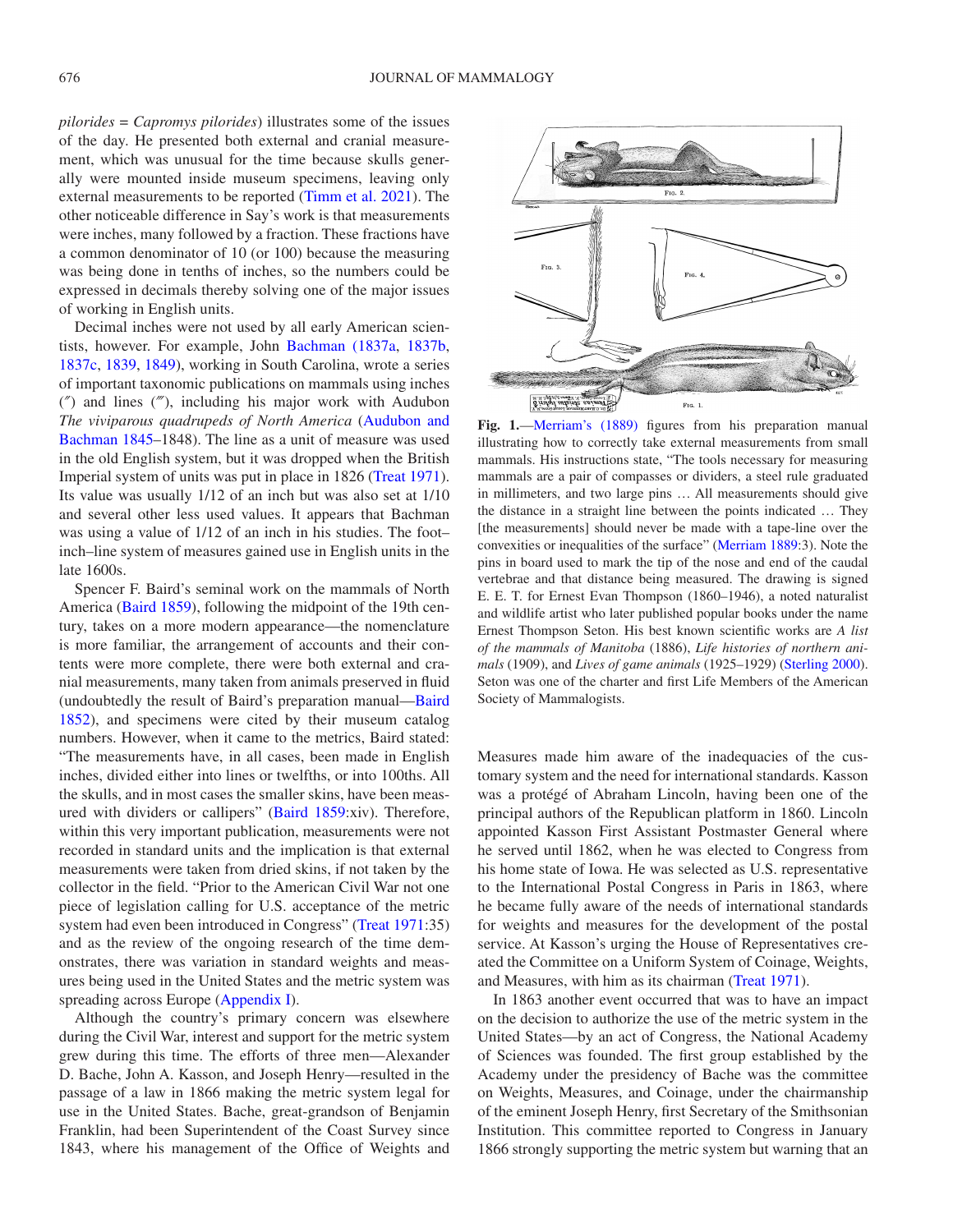abrupt change in the system of weights and measures could be disruptive to the nation. With this support, Kasson's committee moved the bill to adopt the metric system in the United States through the House and then the Senate. The bill was signed into law on 28 July 1866, but the final language made the metric system "... become an approved instrument of commerce ..." with the provision "It will not be forced into use . . ." (Treat [1971](#page-4-0):46). The metric system was to be taught in schools so that it would come into full use in the next generation, but there were no mandatory requirements or date for implementation of the system. Copies of the metric standards were to be obtained and distributed to the states [\(Treat 1971](#page-4-0); [Judson 1976\)](#page-3-0).

Examination of [Appendix I](#page-4-5) reveals that the legislation to make the metric system legal in the United States had no impact on scientists working on mammals in the United States. There were not many scientists studying mammals in the 1860s but we have found four who were, and all continued to use the U.S. customary system. One of the challenges that all scientists faced was the lack of scientific instruments with metric scales. It was not until 1871 that the W. & L. E. Gurley Co., Troy, New York, offered a meter stick made of steel, marked in millimeters. The American Metrological Society was formed in 1873 with Fredrick Barnard, President of Columbia University, as the president, with the goal of promoting metric education and the metric system. In Connecticut, Birdsey Northrop, educator and reforestation promoter, convinced the state to contribute an exhibit of metric teaching apparatus to the U.S. Centennial International Exposition in Philadelphia in 1876. They were able to get a number of people and companies to contribute items, particularly helpful was the Stanley Rule & Level Company of New Britain, Connecticut. Also formed in 1876, in response to the success of the metric exhibit, was the American Metric Bureau, incorporated in Boston, with Barnard as President and Melvil Dewey, of later library notoriety, as secretary handling the day-to-day business. This group's goal was to publish educational materials on the metric system and to supply metric items to schools. Thus, by the middle of the 1870s, metric scientific instruments were being produced in America and being widely promoted and distributed by several groups [\(Kidwell et al. 2008](#page-3-13)).

In our survey of the literature, the first research paper on mammals that we found using the metric system was in 1870, by J. A. Allen, in his review of the otariid seals [\(Appendix I](#page-4-5)). At the time, Allen was working at the Museum of Comparative Zoology at Harvard under the direction of Louis Agassiz. We have found no indication of why Allen selected the metric system for this book, although one might guess that Allen was influenced by Agassiz with his European background. Whatever the reason, Allen did not continue to use the metric system in subsequent publications until his major work on bison in 1876 and pinnipeds in 1880. In these same years, he was publishing in several places using the U.S. customary units, but particularly in U.S. Geological Survey reports, where he split his time as a special collaborator as well as maintaining a position at Harvard. If his work for the U.S. government under S. F. Baird influenced his selection of measurement systems, we have not been able to verify that, but it should be considered. Once Allen moved to the American Museum of Natural History in 1885, all of his publications used the metric system ([Allen 1916](#page-3-14)).

An interesting contrast to Allen was Elliott Coues, who worked as an army surgeon until 1881 and as an independent scholar thereafter, but was associated with the Smithsonian Institution and S. F. Baird throughout his career. Coues primarily was an ornithologist but he published some extremely important reviews of mammal groups. Coues used the U.S. customary system throughout his career from his first paper on mammals from Arizona in 1867 to his last paper on *Blarina* in 1896, in *Science.* The juxtapositioning of the two measurement systems is striking in Coues' 1872 paper on the anatomy of Virginia opossum using the U.S. customary system, with an addendum detailing the anatomy of the brain of this species by Jeffries Wyman, an anatomist on faculty at Harvard, solely using the metric system ([Appendix I\)](#page-4-5).

Harrison Allen, a physician and anatomist on the faculty of the University of Pennsylvania, was the first American scientist to concentrate his research on the order Chiroptera. He began publishing in the 1860s and continued into the 1890s. His early research used the U.S. customary system until at least 1880, when he was describing a fetal walrus giving measurements in inches and lines. There is a break in his research on mammals until 1890 when he returned to his work on bats, but this time he used the metric system for specimen measurements, including in his classic *A monograph of the bats of North America* in 1893.

The two remaining scientists in our survey came to research on mammals in the 1880s, later than the previous group of authors. Frederick True was curator of mammals at the U.S. National Museum (1883–1909), but had studied invertebrates earlier in his career. Four of his papers from 1882 to 1884 reflect a mixture of both measurement systems, using decimal inches in two of the papers, centimeters in one, and combining the two in his short paper on the cinnamon bear. He used centimeters again in his two papers published in 1889, but by 1890, in his description of a new *Phenacomys*, he recorded measurements in millimeters and continued this practice in later publications.

C. Hart Merriam, who directed the U.S. Biological Survey for many years, was probably the key to the final acceptance and use of the metric system by scientists studying mammals in North America. He used both systems in some of his early works on mammals, but generally metric measurements were used first in the paper, with the equivalent value in the U.S. customary system being given second. No later than 1887, he was solely using the metric system. Merriam's position in science gave his leadership in mammalogy an impact similar to that of S. F. Baird a generation earlier and, like Baird, one of his important influences was conveyed through a preparation manual for museum study skins ([Fig. 1;](#page-1-0) [Timm et al. 2021\)](#page-4-4). In this manual, only the metric system was used ([Merriam 1889](#page-3-12)). For mammalogy, we can say, with only a few exceptions, that metrification was in place by 1890.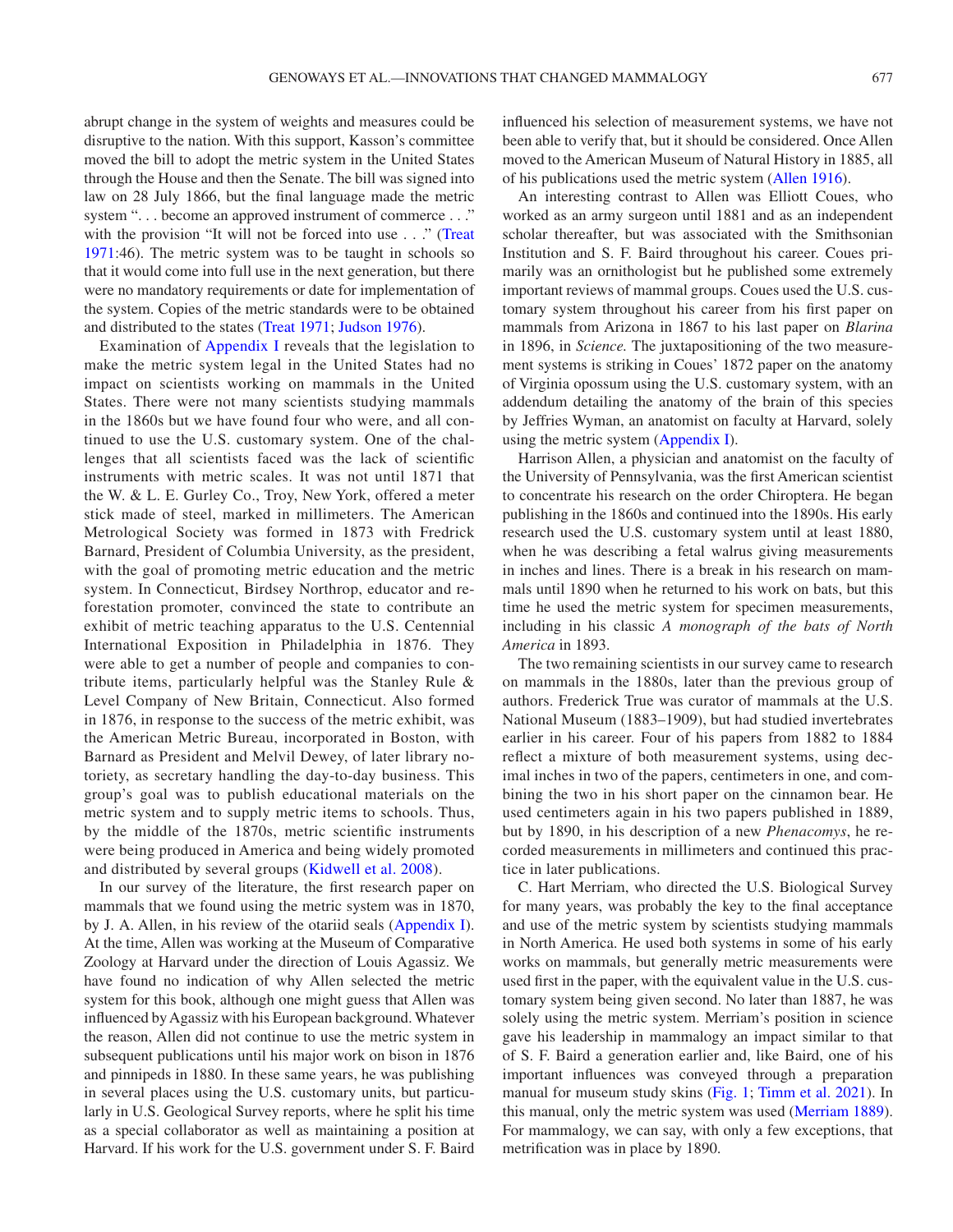The United States took its last major step toward metrification in the 19th century when in 1893

Thomas Mendenhall, the Superintendent of Weights and Measures, issued a Treasury Department Bulletin announcing that the U.S. prototype meter and kilogram [received in 1890] would henceforth be considered the nation's "fundamental standards of length and mass." Under the new procedures adopted by Mendenhall, units of the English customary system were defined not by their own standards but by carefully specifying what fraction of a meter would constitute a yard and what fraction of a kilogram would constitute a pound [\(Treat 1971:](#page-4-0)258–259).

Because the Mendenhall Order did not have congressional approval, its legal status was questionable, but it has not been challenged. The United States has continued to struggle toward full metrification through the 20th century and into the 21st, but as of this writing it has not made the use of the metric system mandatory.

The metric system has advantages over all other systems of weights and measures because of its simplicity of use. It has a decimally based configuration with the base of 10 so that progressions of subunits and multiples of the standards for length, mass, and volume are in ratios of 1:10. There is a standard set of prefixes for the subunits and multiples. The ISU has only seven base units, with the two of interest here being the meter for distance and kilogram for mass. There also are derived units that have been built up from the base units using logical relationships, such as the unit of capacity, the liter, is one cubic decimeter. By contrast, "In the U.S. customary system, or the inch–pound system, more than 300 different units exist to measure various physical quantities" [\(Harris 2021\)](#page-3-1). Finally, the most important reason to use the metric system of weights and measures is because it has achieved almost universal acceptance among the other nations of the world and it is part of the international language of science [\(Treat 1971\)](#page-4-0).

In more than 230 years, the Congress of the United States has not exercised its constitutional duty of setting the standards for weights and measures for the nation. As a consequence, scientists, including mammalogists, are left with a dual system of weights and measures, always using the metric system for their research and teaching while they, and everyone else, are using the yard–pound–gallon system in their everyday lives. This dual system can be bothersome, but a real-world cautionary tale was presented to us by NASA. In September 1999, NASA lost a \$125-million Mars Climate Orbiter spacecraft because the navigation team used the metric system in planning, whereas the builder of the spacecraft furnished acceleration data in U.S. customary units [\(Hotz 1999\)](#page-3-15). This caused the spacecraft to encounter Mars on a trajectory that brought it too close to the planet and was lost. Today all fields and aspects of science in the United States use metric units. Mammalogists should remember our forebears who helped forge the way forward for metrification of science.

## **Acknowledgments**

We thank D. Bennett for her efforts in crafting [Merriam's](#page-3-12)  [\(1889\)](#page-3-12) figure for our use here and D. J. Schmidly for critically reviewing an earlier version of the manuscript.

## **Literature Cited**

- <span id="page-3-14"></span>Allen, J. A. 1916. Autobiographical notes and a bibliography of the scientific publications of Joel Asaph Allen. American Museum of Natural History. New York.
- <span id="page-3-9"></span>AUDUBON, J. J., AND J. BACHMAN. 1845-1848. The viviparous quadrupeds of North America. H. Ludwig, Printer. New York.
- <span id="page-3-4"></span>BACHMAN, J. 1837a. Description of a new species of hare found in South Carolina. Journal of the Academy of Natural Sciences of Philadelphia 7(2):194–199.
- <span id="page-3-5"></span>BACHMAN, J. 1837b. Observations on the different species of hares (genus *Lepus*) inhabiting the United States and Canada. Journal of the Academy of Natural Sciences of Philadelphia 7(2):282–361.
- <span id="page-3-6"></span>BACHMAN, J. 1837c. Some remarks on the genus *Sorex*, with a monograph of the North American species. Journal of the Academy of Natural Sciences of Philadelphia 7(2):362–402.
- <span id="page-3-7"></span>BACHMAN, J. 1839. Additional remarks on the genus *Lepus*, with corrections of a former paper, and descriptions of other species of quadrupeds found in North America. Journal of the Academy of Natural Sciences of Philadelphia 8(1):75–105.
- <span id="page-3-8"></span>BACHMAN, J. 1849. Notes on the generation of the Virginian opossum (*Didelphis Virginiana*). Proceedings of the Academy of Natural Sciences of Philadelphia 4:40–42.
- <span id="page-3-11"></span>BAIRD, S. F. 1852. Directions for collecting, preserving, and transporting specimens of natural history. Smithsonian Institution. Washington, D.C.
- <span id="page-3-10"></span>BAIRD, S. F. 1859. Mammals of North America. J. B. Lippincott & Co. Philadelphia, Pennsylvania.
- <span id="page-3-2"></span>CARDARELLI, F. 2003. Encyclopaedia of scientific units, weights and measures: their SI equivalencies and origins (M. J. Shields, trans.). Springer-Verlag. London, United Kingdom.
- <span id="page-3-3"></span>Fischer, L. A. 1905. History of the standard weights and measures of the United States. Bulletin of the Bureau of Standards 1:365–381.
- <span id="page-3-1"></span>HARRIS, W. 2021. Why isn't the U.S. on the metric system? [https://](https://science.howstuffworks.com/why-us-not-on-metric-system.htm) [science.howstuffworks.com/why-us-not-on-metric-system.htm.](https://science.howstuffworks.com/why-us-not-on-metric-system.htm) Accessed 10 March 2021.
- <span id="page-3-15"></span>Horz, R. L. 1999. Mars probe lost due to simple math error. Los Angeles Times, 1 October 1999. [https://www.latimes.com/archives/](https://www.latimes.com/archives/la-xpm-1999-oct-01-mn-17288-story.html) [la-xpm-1999-oct-01-mn-17288-story.html.](https://www.latimes.com/archives/la-xpm-1999-oct-01-mn-17288-story.html) Accessed 2 March 2021.
- <span id="page-3-0"></span>JUDSON, L. V. 1976. Weights and measures standard of the United States: a brief history. U.S. Department of Commerce, National Bureau of Standards Special Publication 447:v+1–36.
- <span id="page-3-13"></span>Kidwell, P. A., A. Ackerberg-Hastings, and D. L. Roberts. 2008. Tools of American mathematics teaching, 1800–2000. Johns Hopkins University Press. Baltimore, Maryland.
- <span id="page-3-12"></span>Merriam, C. H. 1889. Brief directions for the measurement of small mammals and the preparation of museum skins. Division of Economic Ornithology and Mammalogy, U.S. Department of Agriculture. Circular 11:1–4.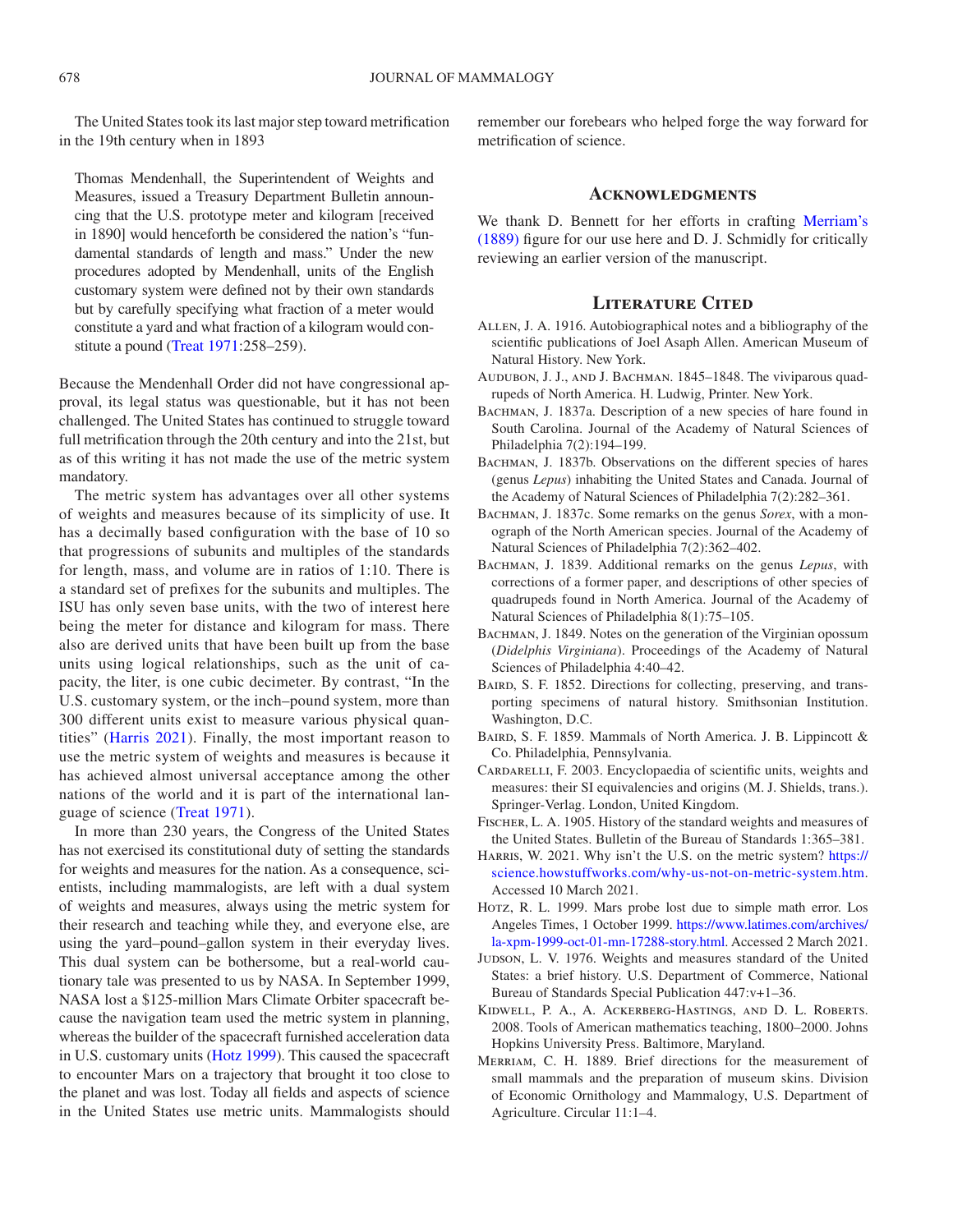- <span id="page-4-1"></span>Ord, G. 1815. Zoology. Pp. 290-364 in A new geographical, historical, and commercial grammar (W. Guthrie, author/editor). 2nd ed. Johnson & Warner. Philadelphia, Pennsylvania.
- <span id="page-4-2"></span>Say, T. 1822. On a quadruped, belonging to the Rodentia. Journal of the Academy of Natural Sciences of Philadelphia 2(1):330–343.
- <span id="page-4-3"></span>SAY, T., AND G. ORD. 1825. Description of a new species of Mammalia, whereon a genus is proposed to be found. Journal of the Academy of Natural Sciences of Philadelphia 4(1):352–355.
- <span id="page-4-6"></span>Sterling, K. B. 2000. Seton, Ernest Thompson. American National Biography Online. [https://todayinsci.com/S/Seton\\_Ernest/Seton](https://todayinsci.com/S/Seton_Ernest/SetonErnest-ANB.htm)  [Ernest-ANB.htm](https://todayinsci.com/S/Seton_Ernest/SetonErnest-ANB.htm). Accessed 13 March 2021.
- <span id="page-4-4"></span>Timm, R. M., S. B. McLaren, and H. H. Genoways. 2021. Innovations that changed mammalogy: museum study skins. Journal of Mammalogy 102:675–680.
- <span id="page-4-0"></span>Treat, C. F. 1971. A history of the metric system controversy in the United States. U.S. Department of Commerce, National Bureau of Standards Special Publication 345-10:vii+1–298.

*Submitted 5 May 2021. Accepted 26 May 2021.*

<span id="page-4-5"></span>*Associate Editor was Luis Ruedas.*

## **Appendix I**

Timeline showing the acceptance of the use of the metric system of measurements for their research by seven scientists studying mammals. During the period from 1859 to 1896, scientists worked on a wide diversity of vertebrates, with the study of birds probably more advanced than mammals. The seven scientists surveyed were Harrison Allen, J. A. Allen, Spencer Fullerton Baird, Elliott G. Coues, Ferdinand Vandeveer Hayden, C. Hart Merriam, and Frederick W. True.

| Year | Author(s)                                     | Citation                                                                                                                                                                                                                                                   | Measurement system                                         |
|------|-----------------------------------------------|------------------------------------------------------------------------------------------------------------------------------------------------------------------------------------------------------------------------------------------------------------|------------------------------------------------------------|
| 1859 | S. F. Baird                                   | Directions for collecting, preserving, and transporting specimens of natural history. Third<br>Edition. Smithsonian Institution. Washington, D.C.                                                                                                          | U.S. Customary <sup>a</sup>                                |
| 1859 | S. F. Baird                                   | Mammals of North America; the descriptions of species based chiefly on the collections in<br>the Museum of the Smithsonian Institution. J. B. Lippincott & Co. Philadelphia.                                                                               | U.S. Customary                                             |
| 1861 | H. Allen                                      | Descriptions of new pteropine bats from Africa. Proceedings of the Academy of Natural<br>Sciences of Philadelphia 13:156-160.                                                                                                                              | U.S. Customary                                             |
| 1862 | H. Allen                                      | Description of a new Mexican bat. Proceedings of the Academy of Natural Sciences of<br>Philadelphia 13:359-361.                                                                                                                                            | U.S. Customary                                             |
| 1862 | H. Allen                                      | Descriptions of two new species of Vespertilionidae, with some remarks on the genus<br>Antrozous. Proceedings of the Academy of Natural Sciences of Philadelphia 14:246–248.                                                                               | U.S. Customary                                             |
| 1864 | H. Allen                                      | Monograph of the bats of North America. Smithsonian Miscellaneous Collections<br>$7(165)$ : xxiii + 1-85.                                                                                                                                                  | U.S. Customary                                             |
| 1866 | H. Allen                                      | Notes on the Vespertilionidae of Tropical America. Proceedings of the Academy of Natural<br>Sciences of Philadelphia 18:279-288.                                                                                                                           | U.S. Customary                                             |
| 1867 | E. Coues                                      | The quadrupeds of Arizona. American Naturalist 1:351–363.                                                                                                                                                                                                  | U.S. Customary                                             |
| 1869 | J. A. Allen                                   | Catalogue of the mammals of Massachusetts: with a critical revision of the species. Bulletin<br>of the Museum of Comparative Zoology, Harvard College 1:143–252.                                                                                           | U.S. Customary                                             |
| 1869 | F.V. Hayden                                   | A new species of hare from the summit of Wind River Mountains. American Naturalist<br>$3:113 - 116.$                                                                                                                                                       | U.S. Customary                                             |
| 1870 | J. A. Allen                                   | On eared seals (Otariadae), with detailed descriptions of the North Pacific species. Bulletin<br>of the Museum of Comparative Zoology, Harvard College 2:1-108.                                                                                            | Metric <sup>b</sup> ; U.S. Customary from<br>other sources |
| 1871 | J. A. Allen                                   | On mammals and winter birds of east Florida, with an examination of certain assumed<br>specific characters in birds and a sketch of the bird-faunae of eastern North America.<br>Bulletin of the Museum of Comparative Zoology, Harvard College 2:161–450. | U.S. Customary                                             |
| 1871 | E. Coues                                      | On the myology of the <i>Ornithorhynchus</i> . Communications of the Essex Institute 6:<br>$127 - 173.$                                                                                                                                                    | U.S. Customary                                             |
| 1872 | E. Coues                                      | The osteology and myology of <i>Didelphys virginiana</i> . Memoir of the Boston Society of<br>Natural History 2:41-149.                                                                                                                                    | U.S. Customary                                             |
| 1872 | Jeffries Wyman,<br>M.D., appendix<br>to Coues | Description of the brain of the opossum. Memoir of the Boston Society of Natural History<br>$2:151 - 154.$                                                                                                                                                 | Metric                                                     |
| 1873 | E. Coues                                      | The prairie wolf, or coyote: <i>Canis latrans</i> . American Naturalist 7:385–389.                                                                                                                                                                         | U.S. Customary                                             |
| 1874 | E. Coues                                      | Field Ornithology. Comprising a manual of instruction for procuring, preparing and<br>preserving birds, and a check list of North American birds. The Salem Press, F. W. Putnam<br>& Co. Boston and New York.                                              | U.S. Customary                                             |
| 1876 | J. A. Allen                                   | Description of a new generic type <i>(Bassaricyon)</i> of Procyonidae from Costa Rica.<br>Proceedings of the Academy of Natural Sciences of Philadelphia 28:20–23.                                                                                         | U.S. Customary                                             |
| 1876 | J. A. Allen                                   | Geographical variation among North American mammals, especially in respect to size.<br>Bulletin of the United States Geological and Geographical Survey of the Territories<br>2:309-344.                                                                   | U.S. Customary                                             |
| 1876 | J. A. Allen                                   | The American bisons, living and extinct. Memoirs of the Museum of Comparative Zoology,<br>Harvard College $4(10)$ : $ix + 1-246$ .                                                                                                                         | Primarily metric                                           |
| 1877 | E. Coues                                      | Furbearing animals: a monograph of North American Mustelidae. Government Printing<br>Office. Washington, D.C.                                                                                                                                              | U.S. Customary                                             |
| 1877 | E. Coues and<br>J. A. Allen                   | Monographs of North American Rodentia. Government Printing Office. Washington, D.C.                                                                                                                                                                        | U.S. Customary                                             |
| 1880 | H. Allen                                      | Description of a foetal walrus. Proceedings of the Academy of Natural Sciences of<br>Philadelphia 32:38-39.                                                                                                                                                | U.S. Customary                                             |